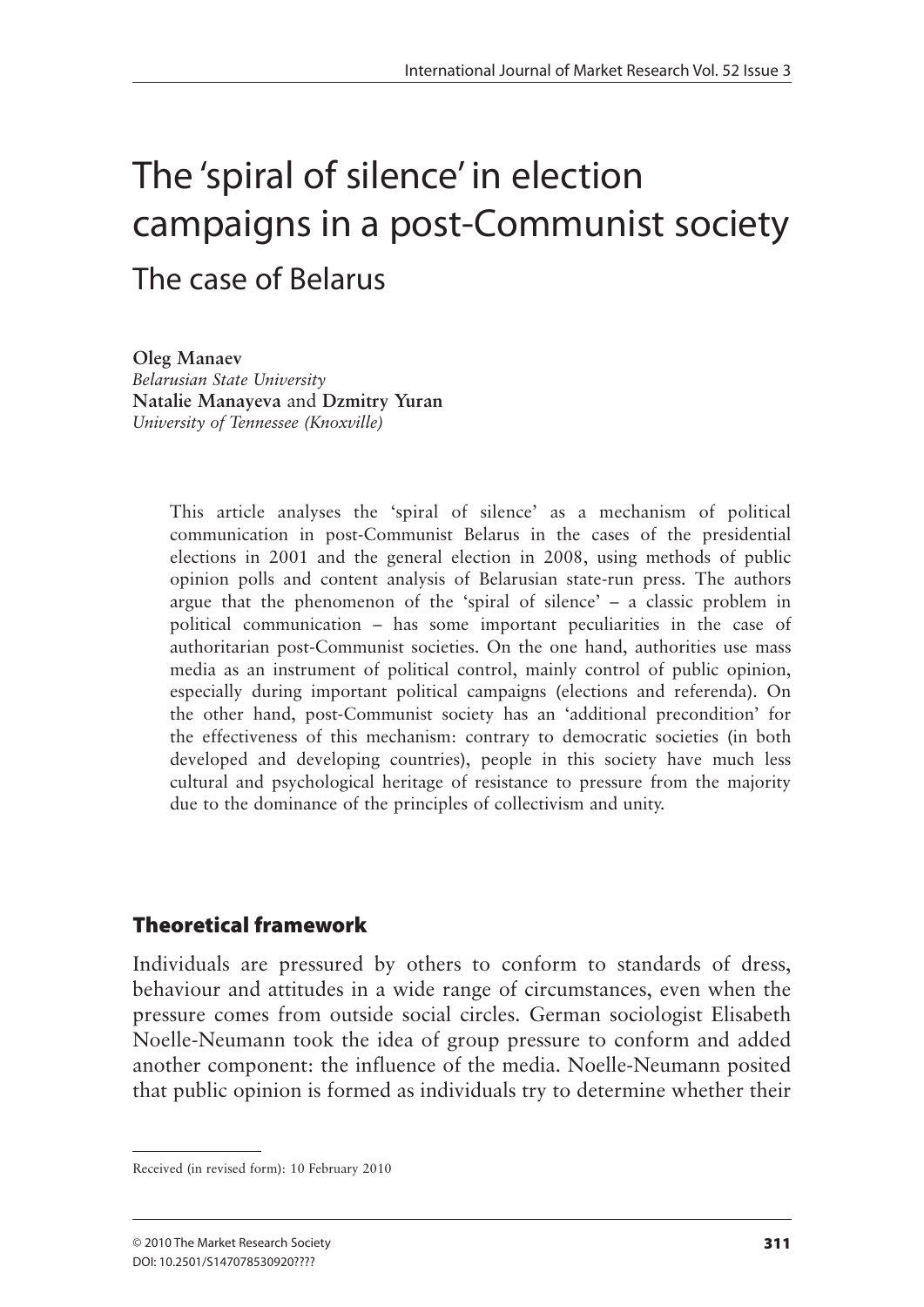opinions are in the majority – a process that involves, by definition, the media because the media is the way that people gauge public opinion.

Noelle-Neumann maintains that media reporting helps individuals decide which opinions they might express without being seen as social outcasts and which opinions are in the minority. As individuals self-censor their minority opinions, those opinions do not get expressed, and thus do not get reported at all in the media, or only in minority media.

Thus, a spiral effect occurs, when the majority expresses a dominant opinion and the minority keeps silent, which makes the majority opinion seem even more dominant and the minority view seem even further outside the mainstream. The media publicises which opinions are dominant, which opinions are on the increase and which opinions may cause social isolation if they are stated in public.

Over the years, this 'spiral of silence' has been somewhat controversial, with studies employing a variety of research designs and producing inconsistent results. Most important, studies contend, is the need to consider socio-cultural differences when examining the spiral. Crosscultural factors are a key variable in the decision to speak out on an issue, and some researchers recommend returning to a macroscopic view of the theory (e.g. Rosenberry & Vicker 2009). Although considerable research has been devoted to the effects of the spiral of silence on electoral behaviour in Western democratic societies, much less attention has been paid to its development and application in the post-Communist societies.

Our major hypothesis could be formulated as follows:

In an authoritarian society, where the state authorities use mass media as an instrument of political control, especially during important political campaigns (elections, referenda, etc.), the 'spiral of silence' becomes a mechanism not just of political communication, but of control over public opinion. The sociocultural peculiarities of post-Communist society significantly strengthen its effectiveness.

# Methodology

In this paper we use two basic research methods – a series of nationwide public opinion polls conducted by the Independent Institute of Socio-Economic and Political Studies (IISEPS) in 2001 and 2008 (usually 1500 respondents aged 18+ were interviewed face to face; sampling error did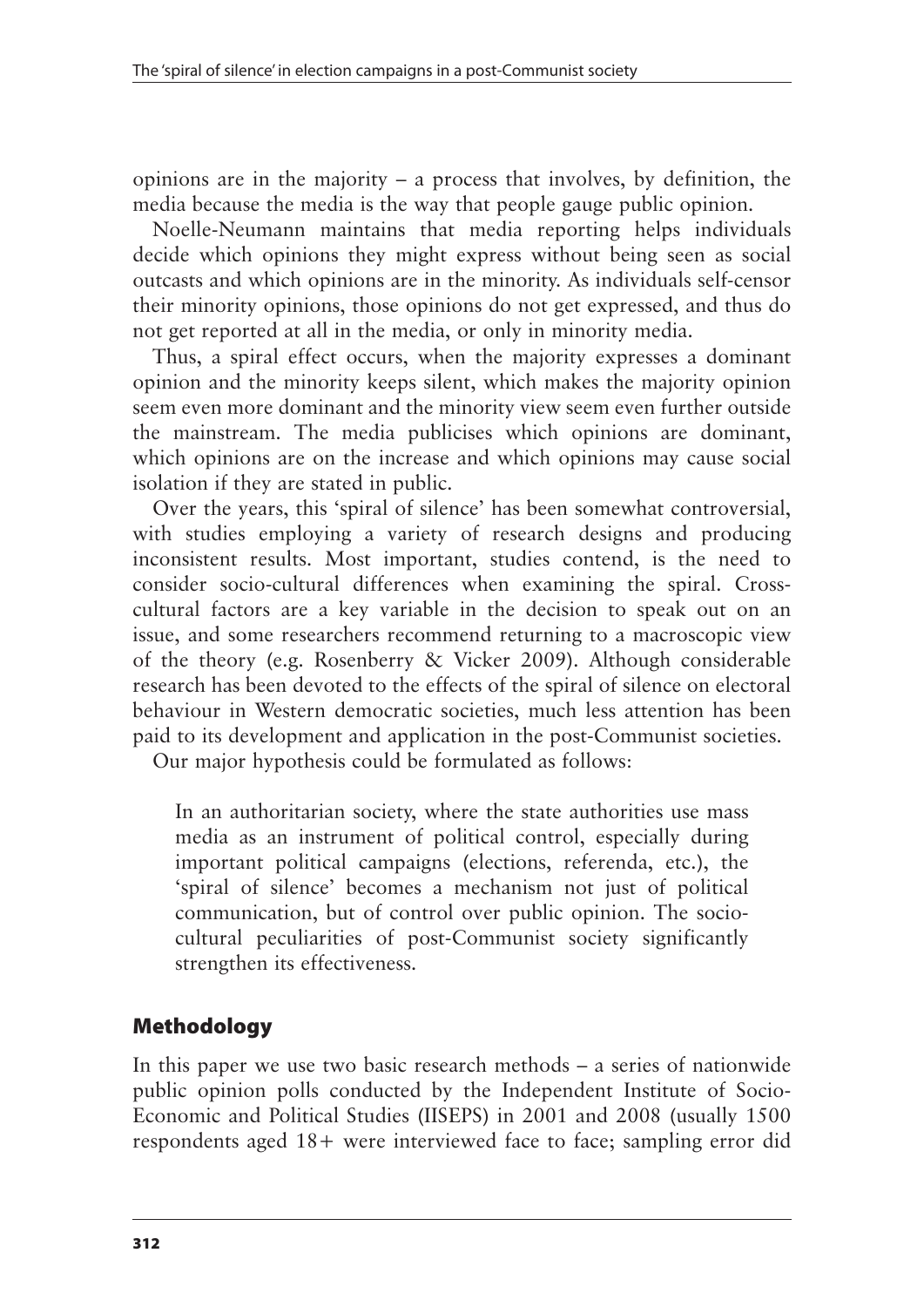not exceed  $(0.03)^1$  – with the active participation of the authors, as well as a content analysis of Belarusian state-run press conducted by one of the authors in 2008 (Yuran 2008). Sources for content analysis included:

- the state-run national daily newspaper *Sovetskaya Belorussiya* (Soviet Belarus), the most popular state-run Russian-language newspaper, with a weekly circulation of more than 2.5 million; 169 articles from 120 issues were analysed
- the state-run national daily newspaper *Zvyazda* (Star), the most popular state-run Belarusian-language newspaper, with a weekly circulation of 168,000; 237 articles from 125 issues were analysed
- the state-run regional newspaper (twice weekly) *Vecherniy Brest*  (Evening Brest), with a weekly circulation of 50,000; 52 articles from 50 issues were analysed.

The time frame was September–November 2005 (224 articles were analysed); September–November 2007 (234 articles were analysed). In total, 458 articles from 297 issues of the above three newspapers were analysed.

### Belarus: politics and media

#### *Background*

After more than seven decades as a constituent republic of the USSR, Belarus attained its independence in December 1991. It has retained closer political and economic ties with Russia than any of the other former Soviet republics. Belarus and Russia signed a treaty on a two-state union on 8 December 1999, envisioning greater political and economic integration.

Since his election in July 1994 as the country's first president, Alexander Lukashenko has steadily consolidated his power through authoritarian means.



**Figure 1** Location of Belarus

<sup>1</sup> www.iiseps.org/polls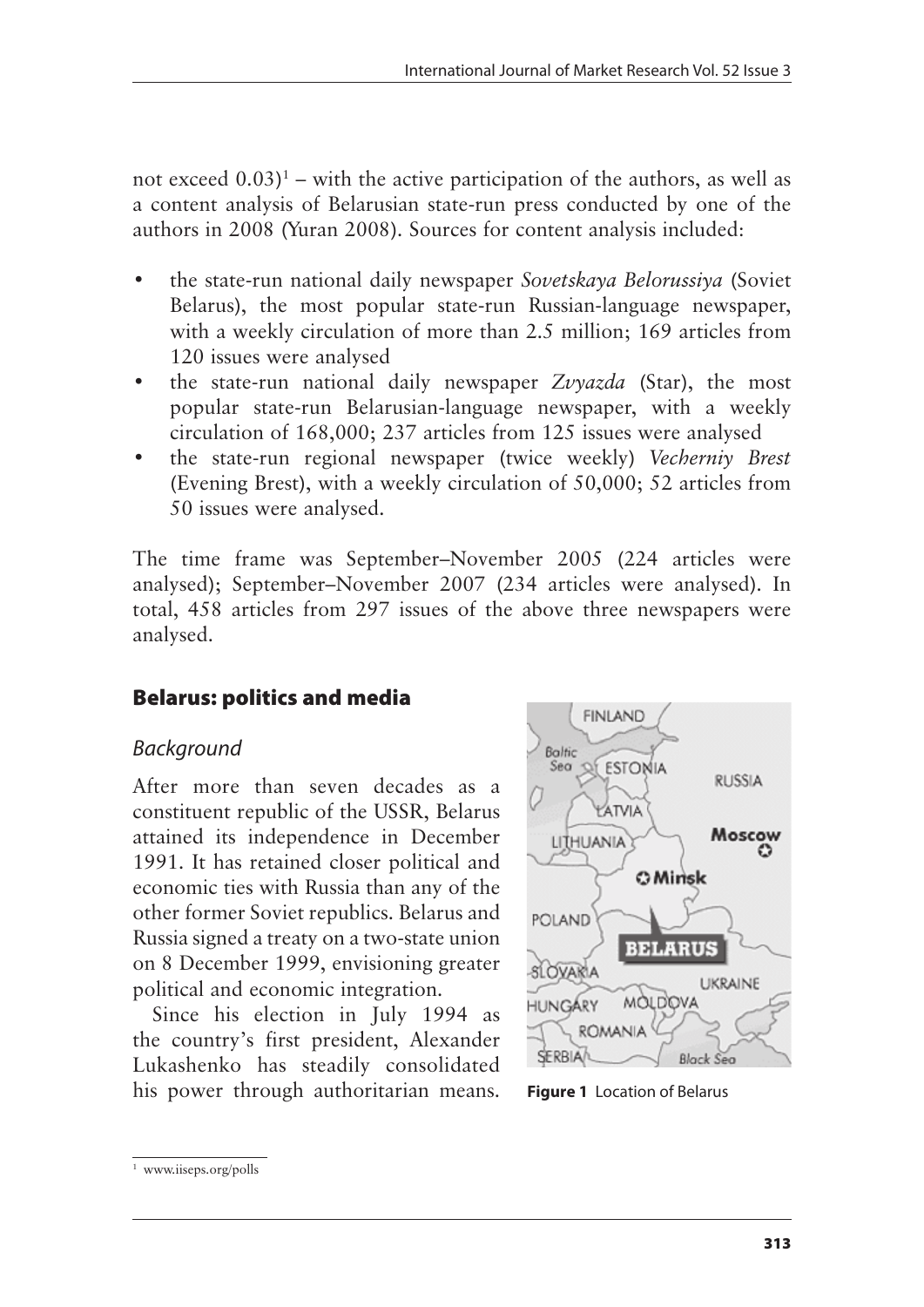Government restrictions on freedom of speech and the press, peaceful assembly and religion continue.<sup>2</sup>

#### *Power*

Since sweeping to power 15 years ago, President Alexander Lukashenko has consolidated his hold on the former Soviet republic. His methods have brought criticism from the West, particularly the US Bush administration, which has described him as the 'last dictator in Europe' at the head of an 'outpost of tyranny' (Feduta 2003). Lukashenko was able to seek re-election for an unprecedented third term thanks to a controversial national referendum in 2004 that abolished the constitution's two-term presidential limit.

Human rights campaigners and Western governments complain that opposition voices are harassed and stifled, and independent media have been all but eliminated. Opposition activists are closely monitored by the secret police, still called the KGB. However, the president does enjoy the support of many Belarusians for maintaining political and economic stability – a campaign slogan in 2006 and 2008.

#### *Media*

Most media, especially broadcast, are state owned, and only a dozen independent newspapers offer alternative viewpoints. These are facing constant oppressions – legal, economic and political. The weekly circulation figures for the two most popular state-run newspapers (*Soviet Belarus* and *The Republic*) are more than 2,750,000 compared to weekly circulation figures of less than 60,000 for two main independent newspapers (*People's Will* and *Belarusians and Market*). State-run media tend to translate only one viewpoint: pro-Lukashenko, pro-government.

Similarly, the government has kept an unwavering grip on the press distribution channels and telecoms infrastructure. The average correlation of state-run and independent mass media (of public-political type) in Belarus is approximately 10:1 (not taking into account the various obstacles independent media are facing to the dissemination of their publications) (Bykovski 2006, p. 298).

<sup>&</sup>lt;sup>2</sup> Belarus, in *CIA – The World Factbook*. Available at https://www.cia.gov/library/publications/the-world-factbook/ index.html.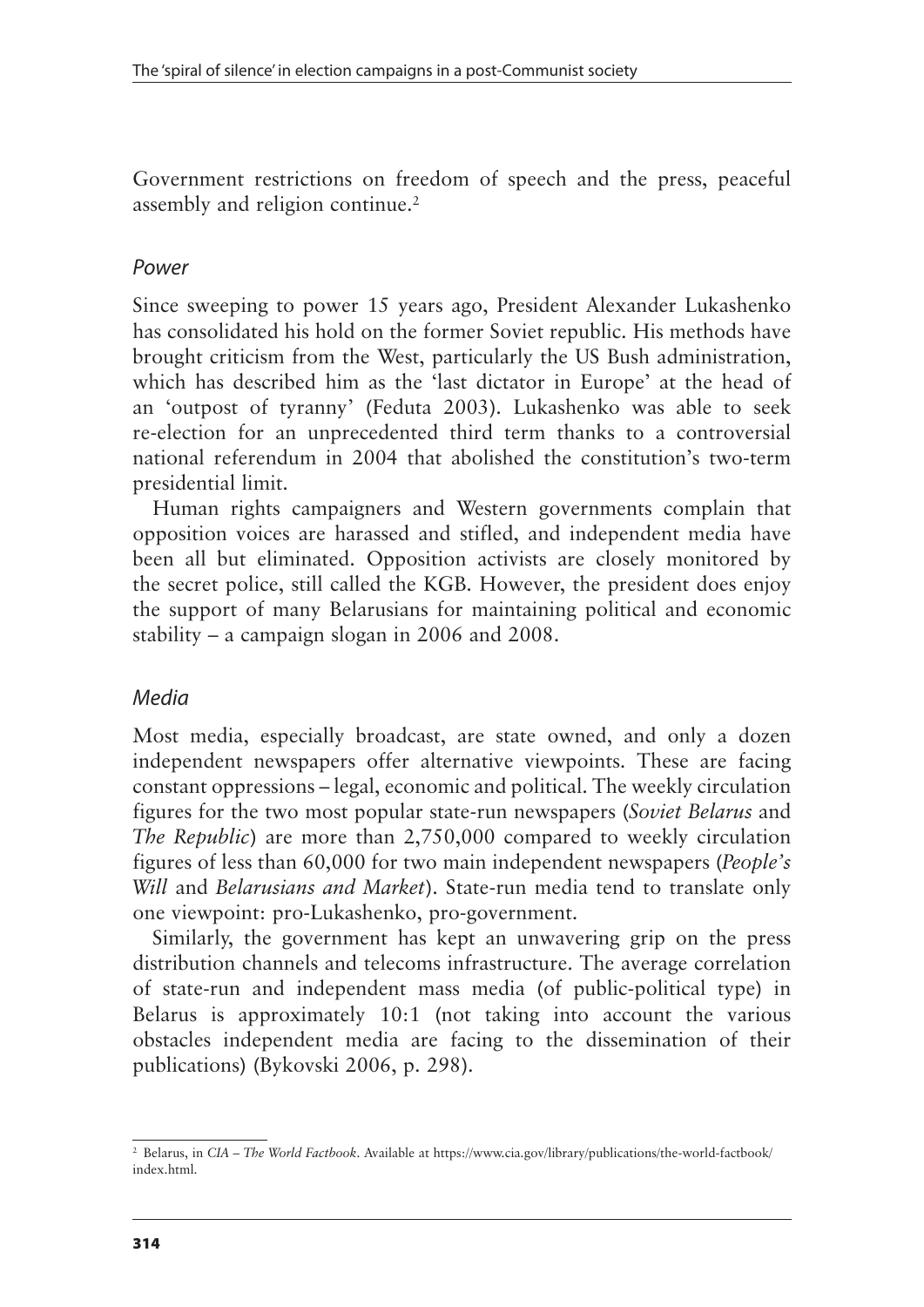### The 'spiral of silence' in the presidential elections of 2001

The 2001 Belarusian presidential elections were held on 9 September 2001, with three candidates competing. The incumbent president, Alexander Lukashenko, was one of the candidates running for office. Two other candidates who sought to unseat Lukashenko were Vladimir Goncharik (a candidate from the United Democratic Opposition) and Sergei Gaidukevich (leader of the Liberal Democratic Party of Belarus).

According to the country's central election commission, 4,666,680 people, or 75.65% of those who took part in the voting, voted for Mr Lukashenko; 15.65% for trades union leader Vladimir Goncharik, the candidate supported by a broad opposition coalition; and 2.48% for Sergei Gaidukevich.

Belarus's presidential election 'failed to meet the OSCE commitments for democratic elections formulated in the 1990 Copenhagen Document and the Council of Europe standards', the International Limited Election Observation Mission (ILEOM) said on 10 September, the day after the election (Manaev 2006, pp. 522–523).

However, the results of national public opinion polls conducted by IISEPS in July 2001 (before the election) and September–October 2001 (just after the election) (Manaev 2006) demonstrate not just different results, but one of the important mechanisms that insured a victory for Alexander Lukashenko (Table 1).

| Answer                                                | $\frac{0}{0}$ |
|-------------------------------------------------------|---------------|
| For A. Lukashenko                                     | 35.9          |
| For a candidate from the United Democratic opposition | 9.8           |
| For an independent candidate                          | 24.6          |
| For a candidate from another party                    | 2.2           |
| Don't know/no answer                                  | 25.8          |

As one can see, three months before the 2001 presidential elections 35.9% of respondents said that they planned to vote for Lukashenko. The combined percentage of those who wanted to vote for other candidates was 36.6%. This number is a little bigger than the number of Lukashenko supporters. The correlation of those who wanted to vote for Lukashenko to those who wanted to vote for other candidates is 98/100 (almost 1/1).

But when the same people, at the same time, were asked about their opinion on how the majority would vote, this revealed different numbers: 44.5% of respondents assumed that the majority would vote for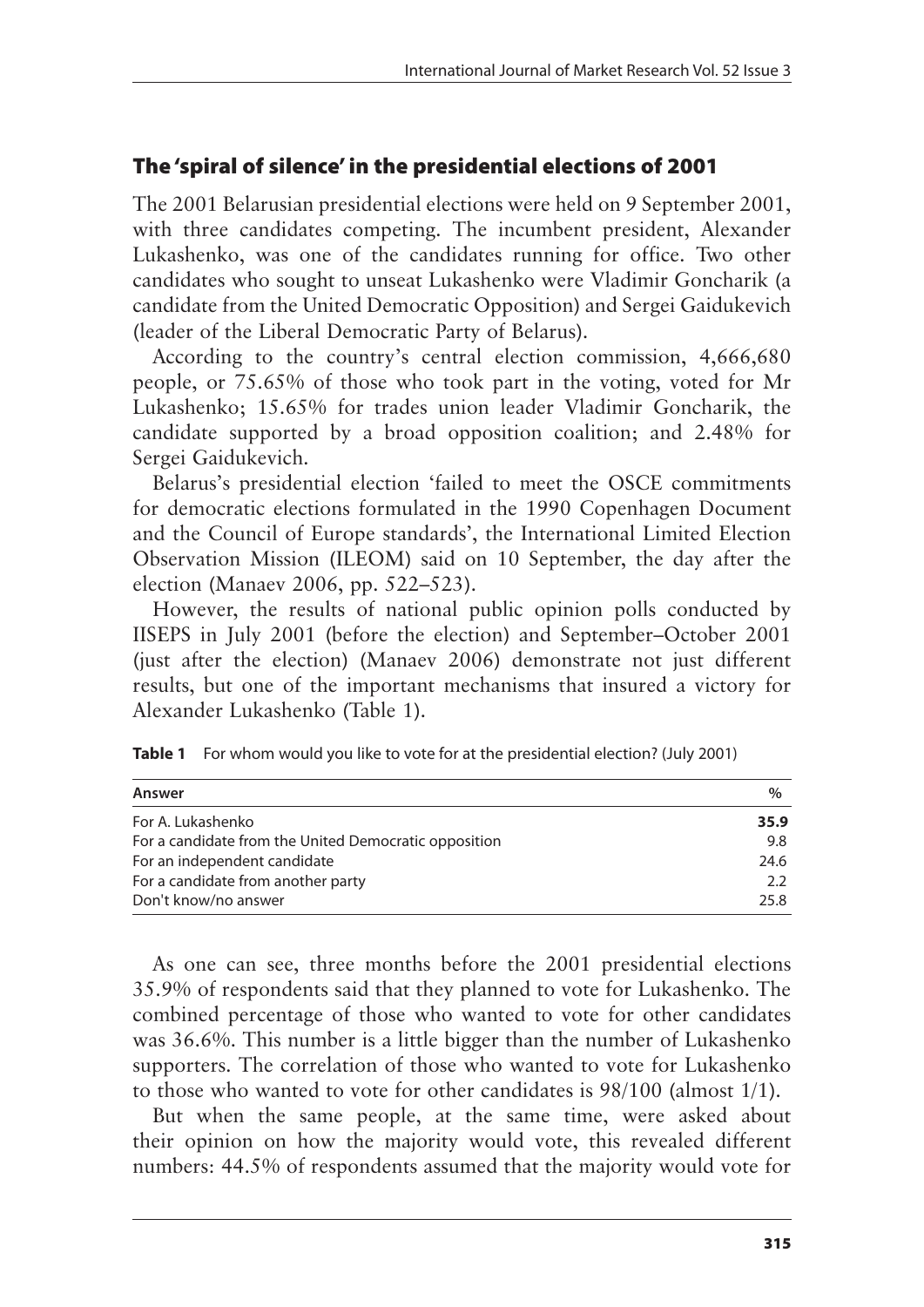Lukashenko, and only 21.5% surmised that the majority would vote for one of the other candidates (Table 2). This correlation is very different: 207/100 (more than 2/1).

Table 2 In your opinion, for whom do you expect the majority of Belarusians will vote? (July 2001)

| Answer                                                | $\%$ |
|-------------------------------------------------------|------|
| For A. Lukashenko                                     | 44.5 |
| For a candidate from the United Democratic opposition | 5.4  |
| For an independent candidate                          | 13.7 |
| For a candidate from another party                    | 2.4  |
| Don't know/no answer                                  | 33.1 |

The results in Table 3 illustrate how people actually voted: 57.9% of them gave their votes to Lukashenko, with 31.3% combined for other candidates. The proportion here is 185/100 (close to 2/1).

**Table 3** For whom did you vote in the presidential election of 2001? (September/October 2001)

| Answer               | $\%$ |
|----------------------|------|
| For A. Lukashenko    | 57.9 |
| For V. Goncharik     | 27.9 |
| For S. Gaidukevich   | 3.4  |
| Don't know/no answer | 10.8 |

Table 4 shows the cumulative results and their correlations.

**Table 4** Cumulative results and their correlations

| Answer                                                                                                                | <b>July 2001</b> | October 2001 |
|-----------------------------------------------------------------------------------------------------------------------|------------------|--------------|
| Respondents themselves – for A. Lukashenko                                                                            | 35.9%            | 57.9%        |
| Respondents themselves - for other candidates                                                                         | 36.6%            | 31.3%        |
| Expected majority - for A. Lukashenko                                                                                 | 44.5%            |              |
| Expected majority - for other candidates                                                                              | 21.5%            |              |
| Respondents themselves - don't know/no answer                                                                         | 25.8%            | 10.8%        |
| Expected majority - don't know/no answer                                                                              | 33.1%            |              |
| <b>Correlations</b>                                                                                                   |                  |              |
| Respondents themselves – for A. Lukashenko/other candidates<br>Expected majority - for A. Lukashenko/other candidates | 0.98<br>2.07     | 1.85         |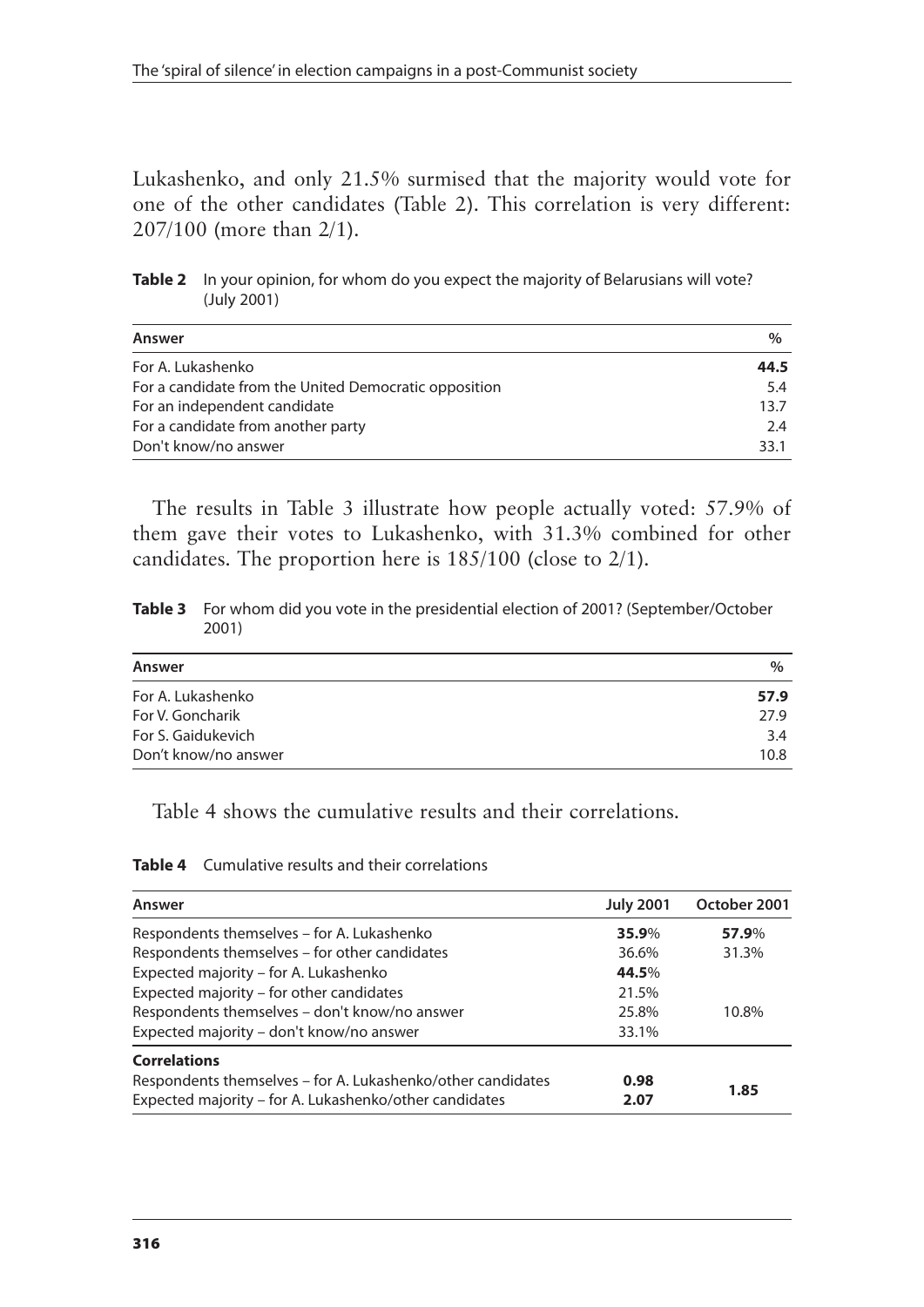The correlation between those who wanted to vote for Lukashenko and those who wanted to vote for other candidates (almost 1/1) appears to differ from the correlation between those who assumed that the majority of Belarusians would vote for Lukashenko and those who assumed that the majority would vote for other candidates (more than 2/1). Surprisingly, the correlation of those who actually voted in favour of Lukashenko to those who voted for other candidates (1.85) is closer not to 0.98 (as voters really intended to vote), but to the 'expected majority voting' (2.07). And that brings us to the conclusion that people followed the will of the majority, or, what actually happened, they followed what they thought was the intention of the majority. In other words, we are facing the phenomenon of the 'spiral of silence'.

#### The 'spiral of silence' in the general elections of 2008

The Belarusian parliamentary election was held on 28 September 2008. The 110 seats in the House of Representatives were at stake.<sup>3</sup> According to the official results, the oppositional parties failed to gain any of the 110 available seats, all of which were given to parties and non-partisan candidates loyal to President Alexander Lukashenko.

The Central Election Commission declared this to be due to the overwhelming popular fear of mass demonstrations and of the 'radical political changes' demanded by the opposition. This declaration was met with immediate anti-government demonstrations in the centre of Minsk, protesting perceived electoral fraud. President Lukashenko commented that the opposition in Belarus is financed by foreign countries and is not needed.

According to the OSCE, the elections were non-democratic, and the work of international observers was seriously hindered as the observers were refused access to the facilities where the votes were counted.

Discussed below are the results of the July 2008 (three months before the elections, when the official campaign started), September 2008 (just before the elections) and October 2008 (just after the elections) IISEPS national public opinion polls,<sup>4</sup> which once again clearly demonstrate how the 'spiral of silence' works during election campaigns.

<sup>&</sup>lt;sup>3</sup> 276 candidates for the House of Representatives registered in Belarus. National Center of Legal Information of the Republic of Belarus. Available at http://law.by/work/EnglPortal.nsf/0/F944D00B0205AA4EC2257B400429894 ?Open Document.

<sup>4</sup> Results of National Opinion Polls, IISEPS Archives. Available at http://iiseps.org/earhdata.html.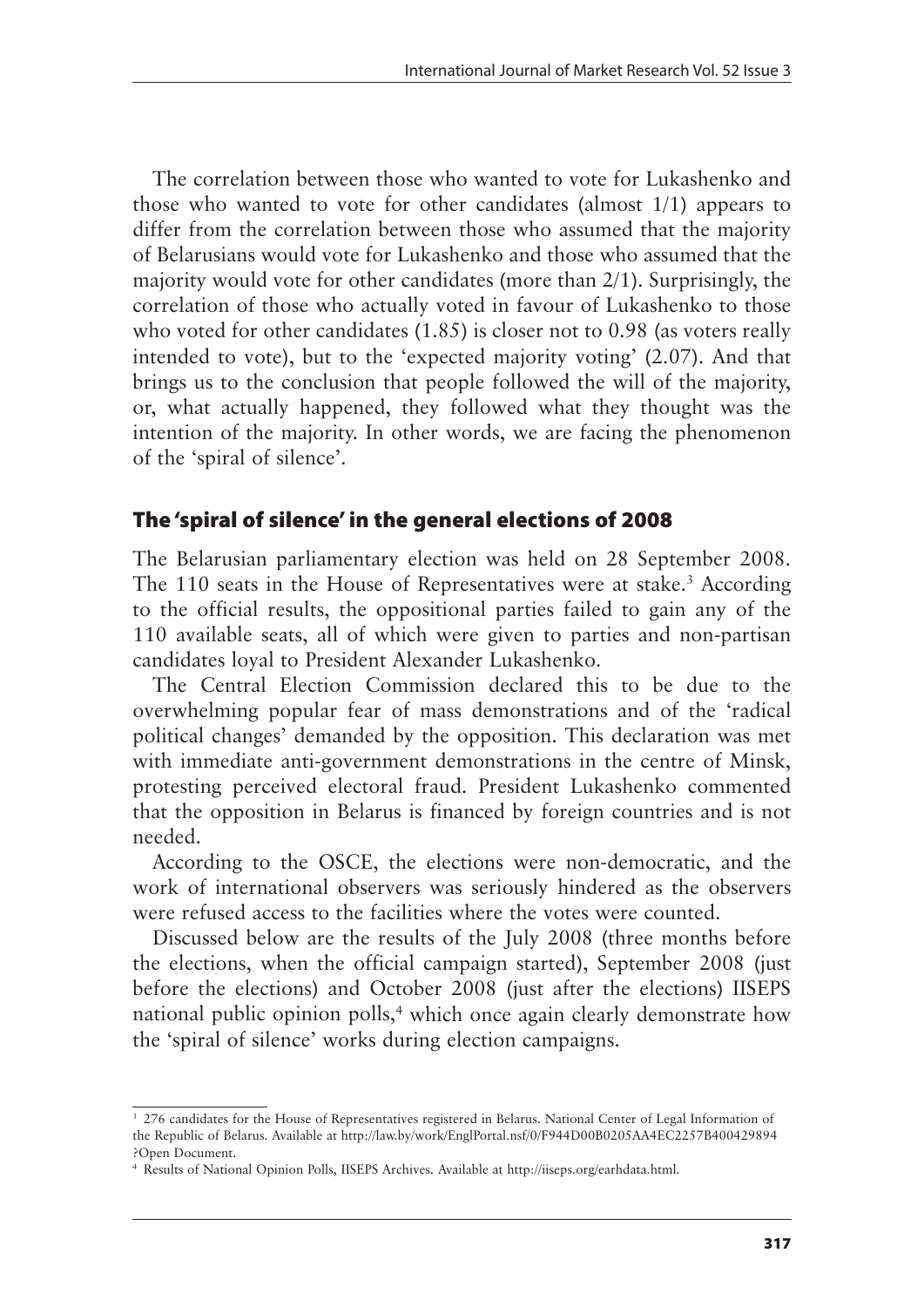Right before the beginning of the general election campaign, 39.6% wanted to vote for a supporter of Lukashenko and 49.1% for other contestants (Table 5). The correlation between these people is 81/100 (i.e.  $8/10$ ).

**Table 5** For which candidate would you like to vote? (July 2008)

| Answer                                  | $\%$ |
|-----------------------------------------|------|
| For a supporter of President Lukashenko | 39.6 |
| For an opponent of President Lukashenko | 17.7 |
| For a neutral candidate                 | 31.4 |
| Don't know/no answer                    | 11.3 |

At the same time, 54% of respondents thought that the majority would give their votes to Lukashenko's supporters and 26.9% assumed that the majority would follow Lukashenko's other contestants (Table 6). This correlation is 200/100 (or 2/1).

**Table 6** For which candidate do you think the majority of Belarusians will vote? (July 2008)

| Answer                                  | $\%$ |
|-----------------------------------------|------|
| For a supporter of President Lukashenko | 54.0 |
| For an opponent of President Lukashenko | 13.3 |
| For a neutral candidate                 | 13.6 |
| Don't know/no answer                    | 19.1 |

As the campaign approached its end, people's opinions changed and, immediately before the elections, 43.5% of people were ready to give their votes to Lukashenko's supporter and 41.5% to other contestants (Table 7). The correlation between these people is 104/100 (compared to 8/10 three months before – this difference is not crucial but visible).

**Table 7** For which candidate would you like to vote? (September 2008)

| Answer                                  | $\%$ |
|-----------------------------------------|------|
| For a supporter of President Lukashenko | 43.5 |
| For an opponent of President Lukashenko | 19.6 |
| For a neutral candidate                 | 21.9 |
| Don't know/no answer                    | 15.0 |

Table 8 illustrates the really crucial difference.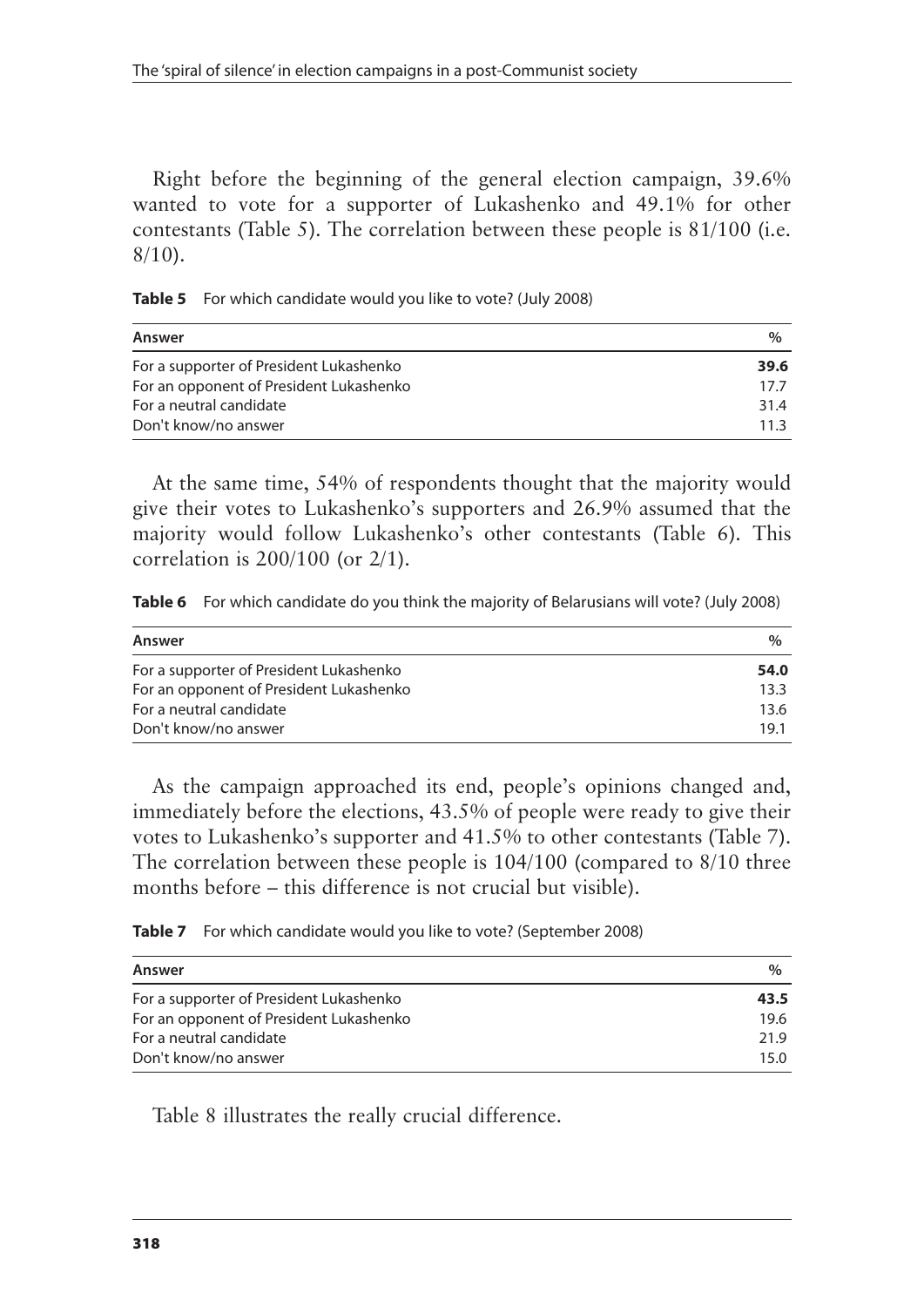| Answer                                  | $\%$ |
|-----------------------------------------|------|
| For a supporter of President Lukashenko | 59.6 |
| For an opponent of President Lukashenko | 10.6 |
| For a neutral candidate                 | 9.4  |
| Don't know/no answer                    | 20.4 |

**Table 8** In your opinion, for which candidate will the majority of Belarusians vote? (September 2008)

Immediately before the elections, 59.6% of respondents assumed that the majority of people would vote for Lukashenko's supporter and only 20% expected the majority to follow Lukashenko's opponents. Three times more people thought that the majority would support Lukashenko's supporter: this correlation is almost  $3/1$ .

Table 9 shows how people actually voted.

**Table 9** What was your choice in the 2008 general election? (October 2008)

| Answer                              |      |
|-------------------------------------|------|
| A supporter of President Lukashenko | 31.6 |
| An opponent of President Lukashenko | 4.2  |
| A neutral candidate                 | 13.7 |
| Don't know/no answer                | 50.5 |

Just after the elections, 31.6% of respondents said they voted for Lukashenko's supporter and 17.9% said they voted for other (i.e. alternative) candidates (see Table 10). So, the final correlation is again approximately 2/1.

Table 10 reveals some very interesting facts.

- While the correlation between those who wanted to vote for supporters of President Lukashenko and those who wanted to vote for other candidates (i.e. by self-assessment) at the beginning of the electoral campaign was in favour of alternatives (0.81), the correlation between those who assumed the majority would vote for Lukashenko's supporters and those who assumed the majority would vote for other candidates (i.e. assessment of 'others') was more than double in favour of the President's supporters.
- During the electoral campaign these correlations changed significantly. The first correlation (by self-assessment) changed in favour of the President's supporters (from 0.81 to 1.05), while confidence in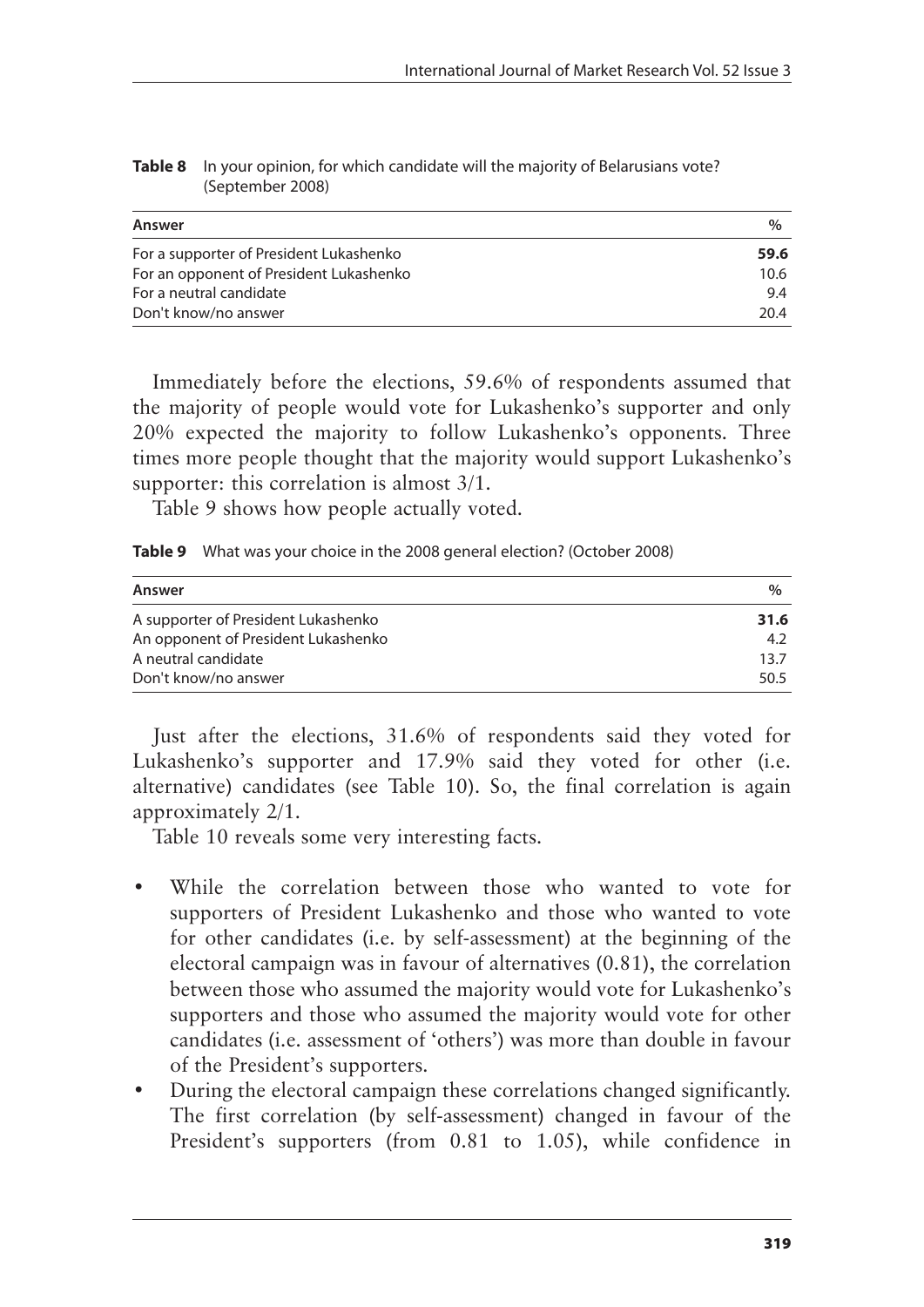| Answer                                                                                                         | June<br>2008   | September<br>2008 | October<br>2008 |
|----------------------------------------------------------------------------------------------------------------|----------------|-------------------|-----------------|
| Respondents themselves – for supporters of<br>President Lukashenko                                             | 39.6%          | 43.5%             | 31.6%           |
| Respondents themselves – for other candidates                                                                  | 49.1%          | 41.5%             | 17.9%           |
| Expected majority – for supporters of<br>President Lukashenko                                                  | 54.0%          | 59.6%             |                 |
| Expected majority – for other candidates                                                                       | 26.9%          | 20.0%             |                 |
| Respondents themselves - Don't know/no answer<br>Expected majority - Don't know/no answer                      | 11.3%<br>19.1% | 15.0%<br>20.4%    | 50.5%           |
| <b>Correlations</b><br>Respondents themselves - for supporters of<br>President Lukashenko/for other candidates | 0.81           | 1.05              | 1.77            |
| Expected majority – for supporters of<br>President Lukashenko/for other candidates                             | 2.01           | 2.98              |                 |

#### **Table 10** Cumulative results and their correlations

majority voting (assessment of 'others') in favour of the President's supporters increased by almost 1.5 times (from 2.01 to 2.98)!

• The correlation of actual results (i.e. those who actually voted in favour of Lukashenko's supporters to those who voted for other candidates (1.77)) was much closer not to 0.81 or 1.05 (as voters intended to vote three months earlier and just prior to the election), but to the 'expected majority voting' (2.01). A real surprise is that general correlations between self-assessment, assessment of 'others' and actual voting are similar to those we noted six years earlier at the presidential election!

#### The role of the media

Of course, many varied factors affected electoral behaviour – social, economic, political, legal, cultural, etc. (for example, strong administrative resources are usually involved in this process, i.e. direct orders of the state authorities to their employees and students to vote 'appropriately'). But, as the post-general election opinion poll (October 2008) proved, *a majority of voters (two-thirds) got information about running candidates and their programmes from the mass media*. As stressed earlier, the average ratio of state-run to independent mass media in Belarus is approximately 10:1. This means that the absolute majority of Belarusian voters get information about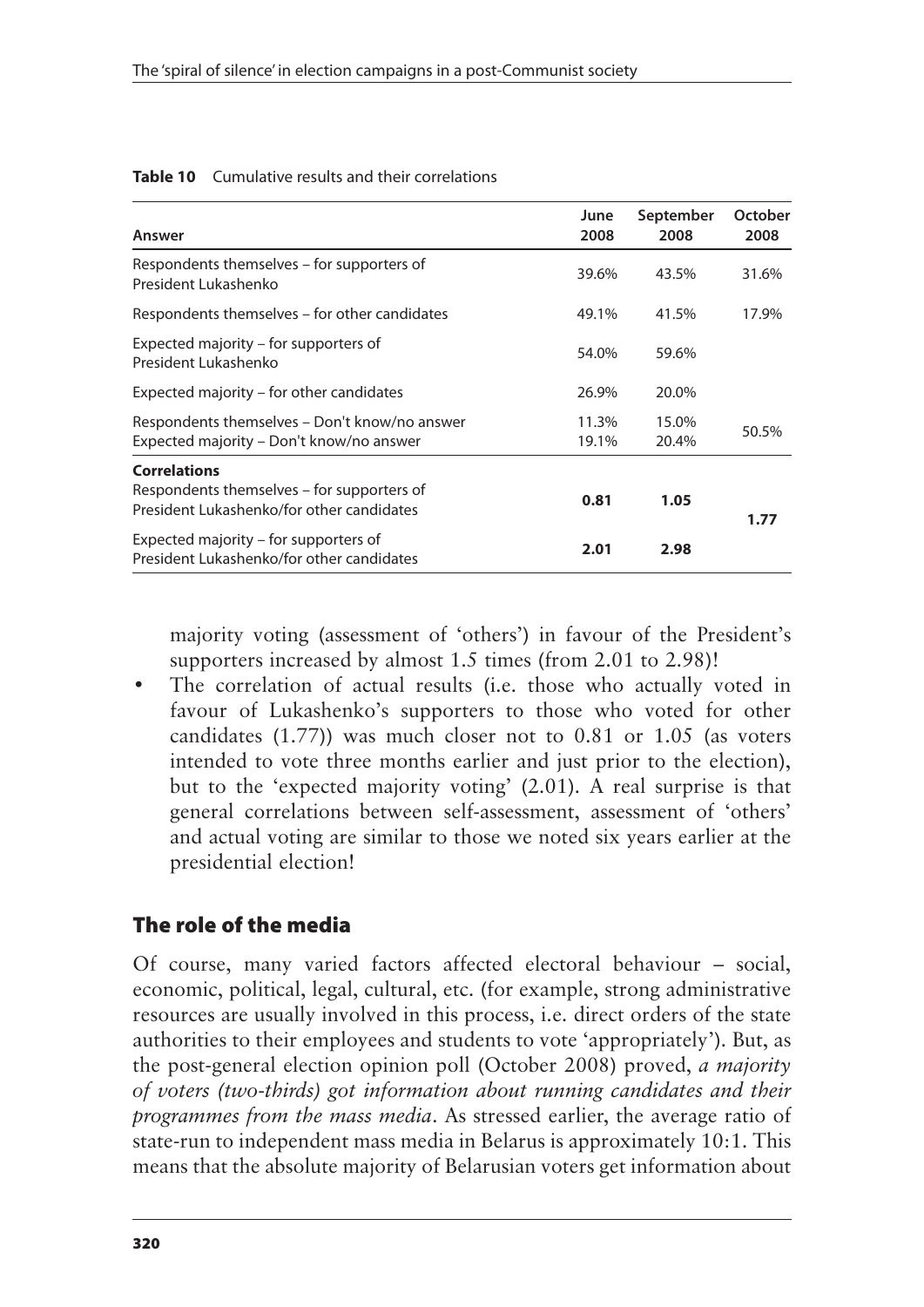running candidates and their programmes not just from the mass media, but from state-run outlets. And these have a very clear task – to support the existing regime 'by information means'. In practice, this means that they try to promote 'official candidates' and discredit their opponents, or just to exclude them from political discourse altogether. It's not surprising, then, that, in responding to the question: 'In your opinion, do candidates for presidency have equal access to the state-run media as A. Lukashenko has?' on the eve of election, 57.4% of respondents said 'no', while only 25.1% said 'yes' (and 17.5% don't know/no answer).

Let us illustrate this with the results of content analysis of state-run press focused on media coverage of political leaders in Belarus, conducted before two major political campaigns – the presidential election in 2006 and the general election in 2008 (Figure 2).

As you can see, during both periods only the president and to much less degree MPs (one should keep in mind that the Belarusian parliament of that time had no opposition) gain the attention of the state-run media (almost 94%). All other political leaders receive media coverage, we might say, 'accidentally'. Importantly, this correlation remained almost the same during both periods of time, despite a difference of two years (Figure 3).



**Figure 2** Total distribution of percentage of media coverage of political leaders before elections campaigns in 2006 and 2008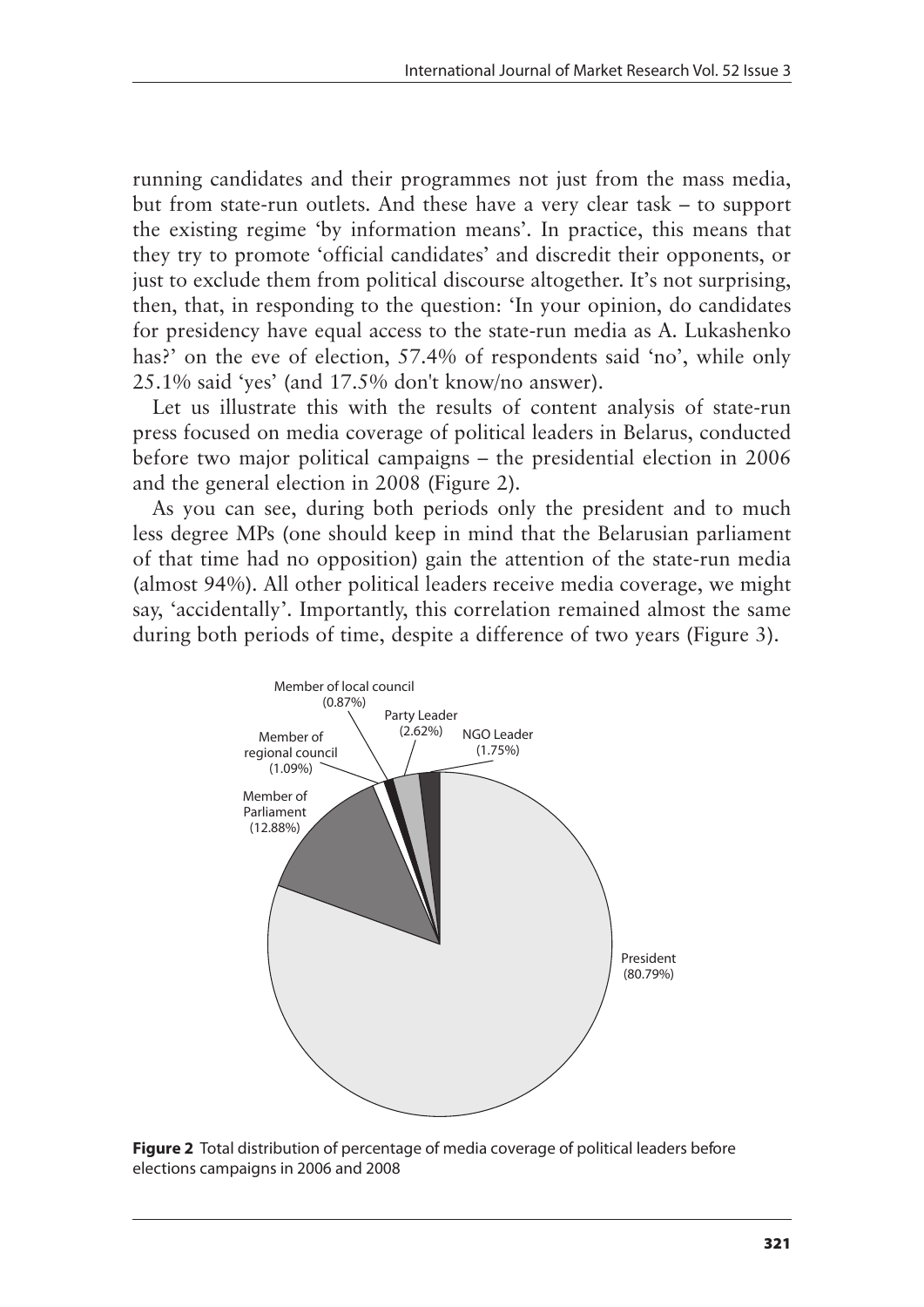

**Figure 3** Comparative distribution of percentage of media coverage of political leaders before election campaigns in 2006 and 2008

One should also bear in mind the additional circumstances that make this situation even more dramatic for opposition and independent candidates.

- Election campaign periods are quite short (according to the Belarus Electoral Code, they officially start only three months prior to elections).
- During election campaigns the state-run media significantly minimise coverage of these candidates (because of growing control from the state authorities).
- Before and during election campaigns, the state-run media published results of various polls conducted by the state-run institutions (e.g. the Institute of Sociology of the National Academy of Sciences, Belarus State University), demonstrating the 'obvious electoral advantage' of the incumbent president and 'insignificant support' to his opponents (usually more than 60% vs less than 10%) (Dmitrieva 2001).
- At the same time, authorities try to limit to the very minimum, or shut down altogether, any independent research centres that provide the public with the unbiased results of professional public opinion polls, and prevent manipulation of public opinion. The dramatic fortune of the IISEPS itself is a shining example of this kind (Jakubowicz 2006).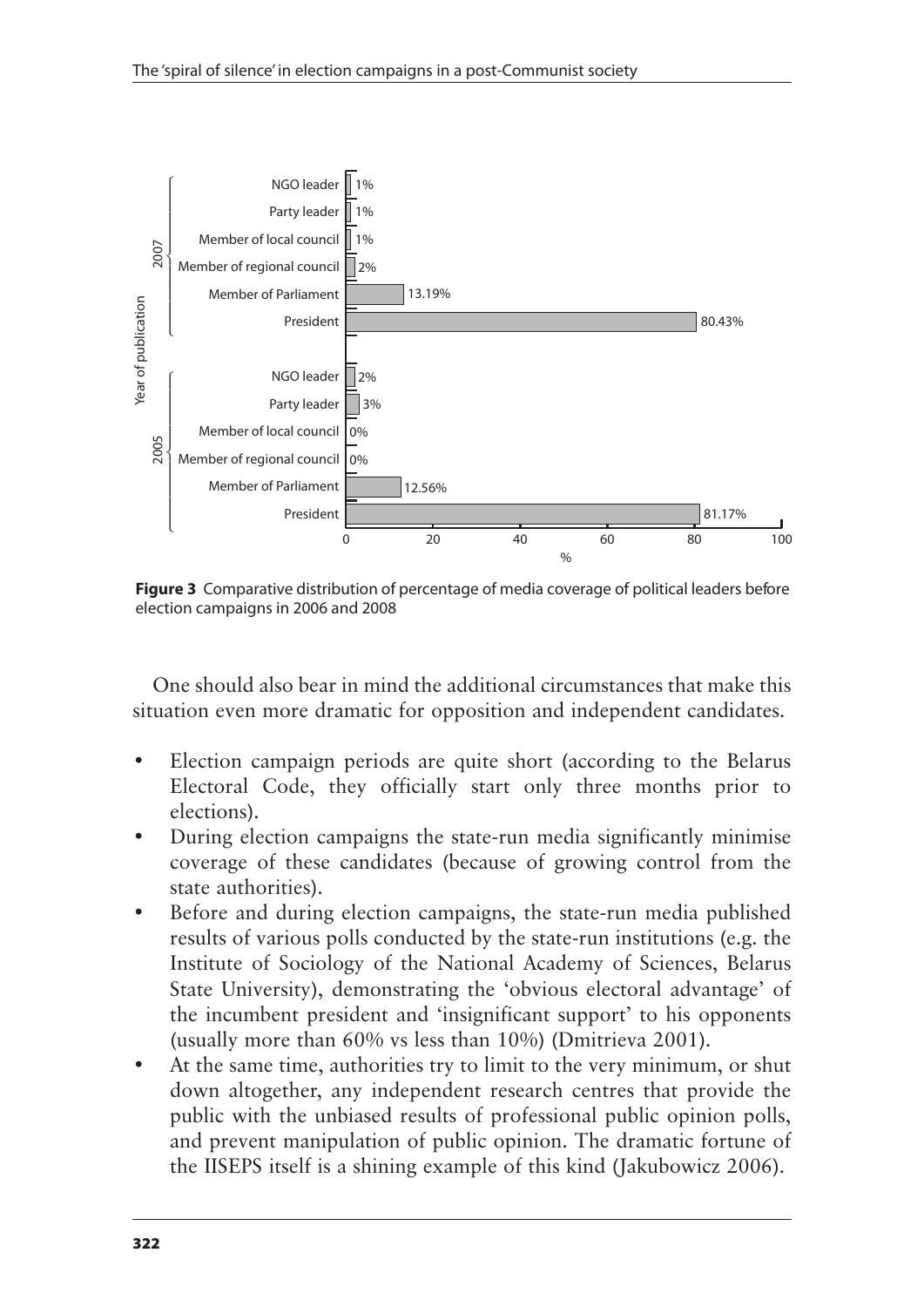Almost the same picture was proved by the OCSE special observers who conducted content analysis of candidates' coverage by state-run TV.<sup>5</sup>

This analysis explains the significant changes in correlations of selfassessments (from 0.81 to 1.05), as well as correlations of assessments of 'others' (from 2.01 to 2.98) in favour of the president's supporters during the general election campaign of 2008: the coverage of the official campaign by the state-run mass media during the three months 'pumped' public expectations of 'majority voting' in favour of pro-Lukashenko candidates, making these candidates 'double visible' on the political stage. These 'pumped expectations' affected, first, self-assessments and, second, the actual voting in favour of 'official candidates'. On the other hand, expectations of 'minority voting' in favour of alternative candidates pushed out to 'the silence zone', and their candidates become 'invisible'.

### Discussion and conclusion

Some politicians and experts tend to explain these results not by the mechanism of the 'spiral of silence' but by the dictatorial character of the Belarusian regime, and its tough control over the mass media, as well as the 'fear factor' (i.e. respondents' concern to face political pressure – or even repression – in the case of their expression of disloyalty during public opinion polling). This 'counter-argument' has been used in Belarus (and sometimes abroad) for almost two decades.

We do not deny these factors. They are real. But, first, they do not explain (or explain only partly) the phenomena described above. Second, some of these factors do not affect public opinion directly but just through the 'spiral of silence' mechanism. One of the very important aspects of the 'spiral of silence' is that supporters of one opinion do speak and express their position publicly, while their opponents, supporters of alternative opinion, remain silent. The opinion of official media, especially during election campaigns, affects the public not only directly, but also through its re-transmitting by convenient supporters of the existing political regime. The opinion of official media supports their confidence in their opinion and motivates them to express their opinion in public, while expression of the alternative opinion is, to some extent, limited by fear of facing pressure and retaliation.

However, the 'spiral of silence' works under these circumstances too, because the matter is not only what official media speak about but mostly

<sup>5</sup> www.baj.by/osce.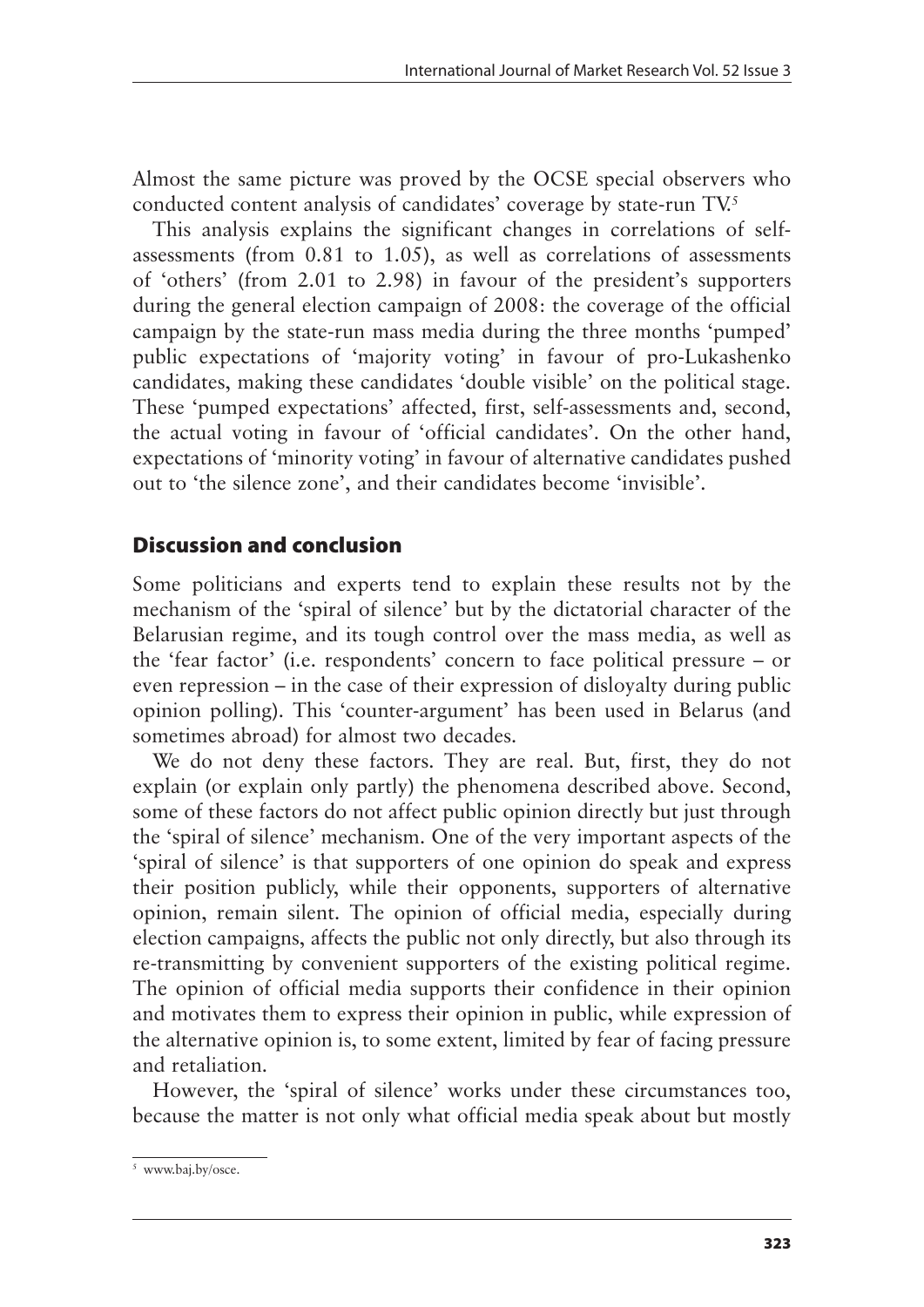what supporters to regime transmit to society and what its opponents remain silent about! The experience of 'colour revolutions' (Serbia 2000, Georgia 2003, Ukraine 2004) proves that, under some circumstances, control over the media and the fear factor no longer works, and the 'spiral of silence' does not 'twist' in favour of the political regime; official propaganda does not motivate its supporters to speak loudly; and fear does not force its opponents to remain silent. This means that the problem is not in the control over the media and fear factor per se.

The explanation of the above changes in public opinion just by the authoritarian regime and fear of repression is not supported by our data. Thus, according to the post-electoral opinion poll (Table 3), 27.9% of respondents stated that they had voted in favour of the alternative, opposition candidate Vladimir Goncharik. The number of dissidents who are ready to suffer, to lose their jobs and security for their ideas, is limited in any society, including authoritarian ones. It is impossible to imagine that more than a quarter of the population in North Korea today, or in the USSR under Stalin or Brezhnev would, during opinion polling, express their support of an opposition politician and prefer him to the incumbent dictator. The society where each fourth member is a hero could not, by definition, be a dictatorship. That's why the explanation that support for Alexander Lukashenko and its dynamics is determined exclusively by fear of repression and the authoritarian character of the Belarusian regime, is obviously not enough. When more than a quarter of respondents expressed their support for the opposition candidate during post-electoral polling, it proves that those who expressed their support to the incumbent president were also sincere in their responses. Besides, only 4.7% of respondents to the post-election poll conducted in October 2001 said that they 'feared to vote in favour of the candidate that I really supported', and just 8.7% that they 'faced any pressure to vote in favour of some particular candidate'.

It is impossible to explain the gap between direct and projective ratings by referring only to the authoritarian character of the Belarusian regime and fear of repression (Tables 1 and 2). If people are afraid of expressing their disloyalty, they would be afraid to express it in any case, responding to questions about their attitudes to the incumbent president. After all, an expression of personal unwillingness to vote in favour of Alexander Lukashenko is much more seditious and dangerous behaviour than an abstract assessment of the opinion of the majority. If the 'fear factor' had an important meaning, the correlation between direct and projective ratings would be the opposite: the number of those who express readiness to vote in favour of Lukashenko (sincerely or due to fear) would be more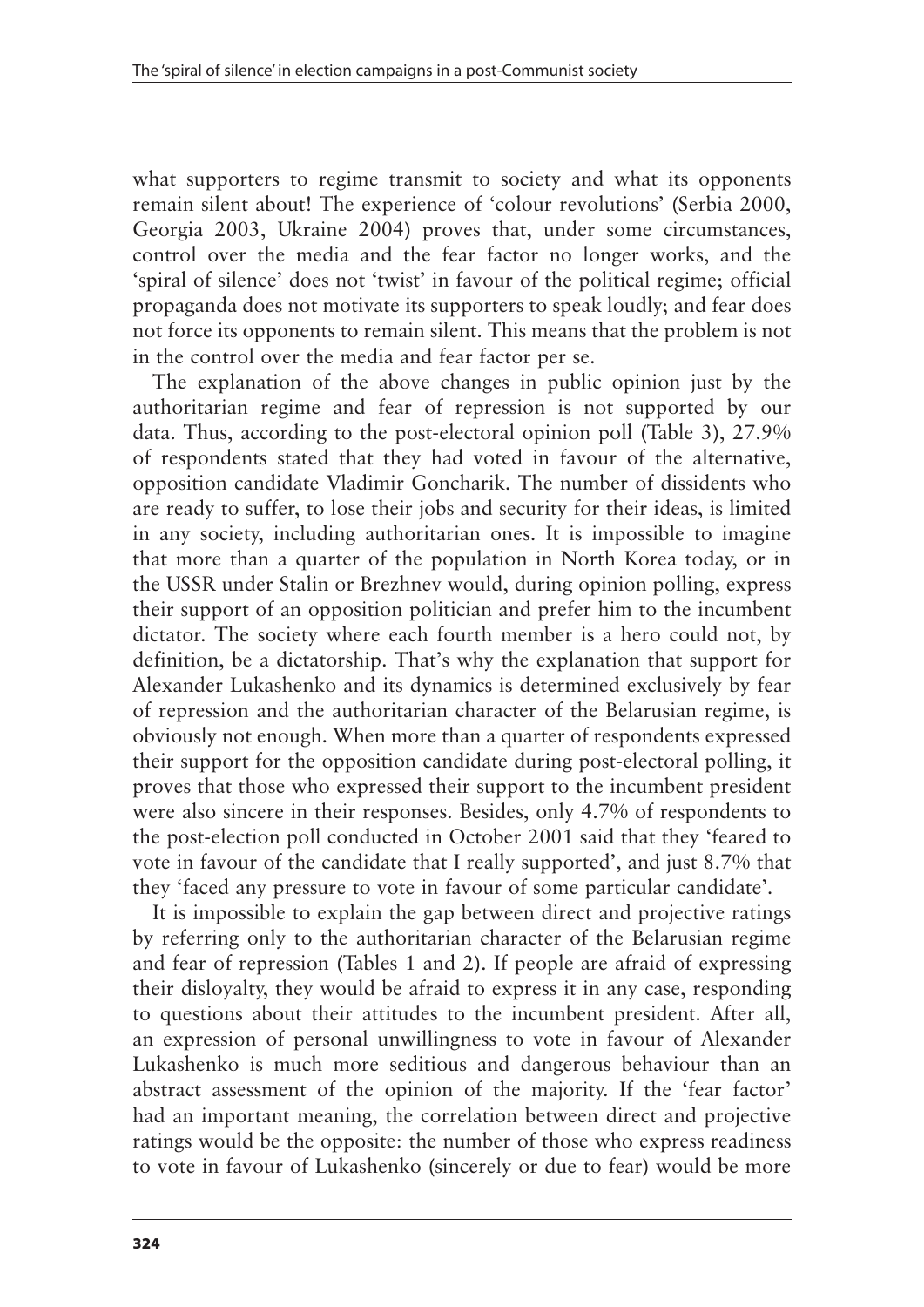than those who said the majority would vote in favour of him. But the real correlation, as presented in Tables 1 and 2, does not prove this. This means that the mechanism of the 'spiral of silence' explains this gap more adequately than any other.

Finally, explanation of this gap as exclusively due to the authoritarian character of the Belarusian regime is also disproved by the correlation between respondents' electoral preferences and their political and economic attitudes. For example, questions about geopolitical preferences, advantages of a market or planned economy, and the desired extent of state paternalism, are not as politically sensitive as questions about attitudes to the president. Obviously, Belarus is not a totalitarian state where there is a high risk of facing repression for deviation from the ideological canon. Negative attitudes towards the integration of Belarus with Russia, positive attitudes to NATO enlargement, preferences for private rather than state ownership – all these opinions expressed during polling could not lead to any repression. If the interpretation of Lukashenko's popularity by the 'fear factor' were true, we should expect that the number of his supporters among those who agree and disagree with these opinions would be the same. When responding to the questions that do not directly indicate their political loyalty, people would respond sincerely, yet responding to the question about their attitudes towards the president would be influenced by fear of repression for their expression of disloyalty. However, the data do not prove this. On the contrary, they prove a very strong correlation between respondents' political and economic attitudes, and their attitudes to Alexander Lukashenko.

As one can see from Table 11, in April 2001 when the pre-electoral indoctrination of the population by the state-run media did not reach its maximum, President Lukashenko had an obvious advantage among supporters of attitudes and ideas that he promotes and personifies by himself, while he did not lead among those who had alternative views, and his rating was comparable with that of his opponents. In this case, his supporters' preferences seem quite rational and not determined by fear of repression: they prefer him just because he personifies and expresses their attitudes and ideas the most. Of course, the existing political regime and the official information policy affect the process of attitude formation, but in the frame of these social expectations the political choice of Belarusians is not determined by fear.

To reinforce this conclusion, let's compare these data with data from an August opinion poll conducted on the eve of elections.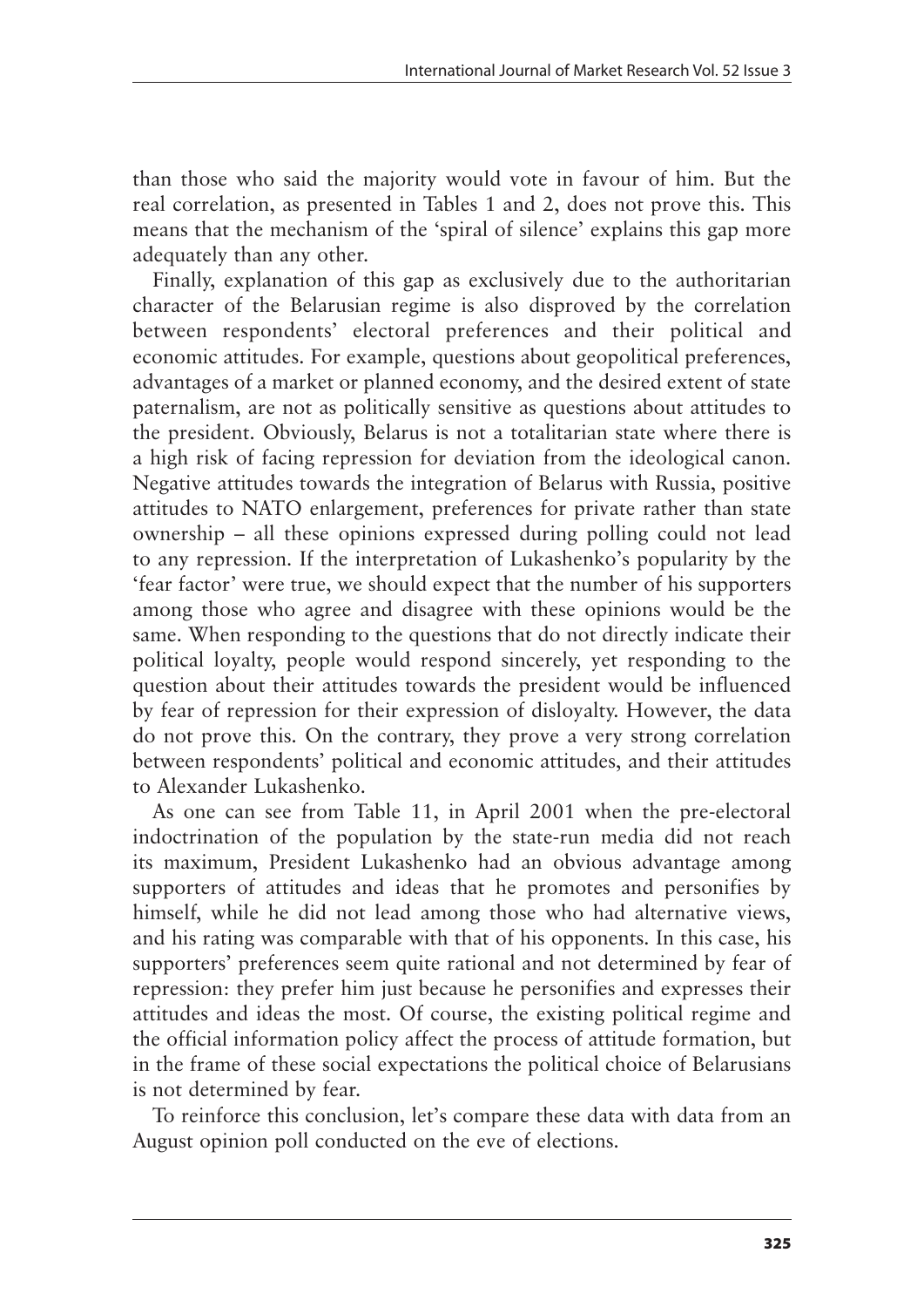| $\overline{a}$                                                      |
|---------------------------------------------------------------------|
|                                                                     |
| $\begin{array}{c} \vdots \\ \vdots \\ \vdots \\ \vdots \end{array}$ |
|                                                                     |
|                                                                     |
|                                                                     |
| $\ddot{\phantom{0}}$                                                |
|                                                                     |
| َ ہ                                                                 |
|                                                                     |
|                                                                     |
| $\frac{1}{2}$                                                       |
| $5 - 6$ and $15 - 6$                                                |
|                                                                     |
|                                                                     |
|                                                                     |
|                                                                     |
|                                                                     |
| ֡֬֝֬֝֬֝֬֝֬֝֬֝֬֝֬֝֬֝֬֝֝֬<br>ׇ֡֬֡                                     |
| ı<br>١                                                              |
| ١                                                                   |
| $\vdots$<br>ī                                                       |
| ı                                                                   |

|                                                               |                                                                                        |                           |                     | Electoral preferences  | (Whom will you vote for at the September presidential election?) |                      |                        |
|---------------------------------------------------------------|----------------------------------------------------------------------------------------|---------------------------|---------------------|------------------------|------------------------------------------------------------------|----------------------|------------------------|
|                                                               | Gaydukevich<br>For Sergey                                                              | For Vladimir<br>Goncharik | For Semen<br>Domash | For Sergey<br>Kalyakin | For Alexander<br>Lukashenko                                      | For Zenon<br>Paznyak | For Michael<br>Chigir' |
| Political and economic attitudes                              | (4.5)                                                                                  | (10.1)                    | (8.1)               | (2.8)                  | (39.8)                                                           | (6.3)                | (17.9)                 |
|                                                               | If a referendum about Belarus-Russia unification takes place today, how will you vote? |                           |                     |                        |                                                                  |                      |                        |
| For (56.6)                                                    | $\frac{1}{4}$                                                                          | 7.2                       | 4.2                 | 3.0                    | 54.0                                                             | 2.7                  | 11.3                   |
| Against (28.4)                                                | 5.3                                                                                    | 18.8                      | 17.8                | 2.5                    | 16.0                                                             | 12.7                 | 28.9                   |
|                                                               | What variant of Belarus-Russia relations is the best from your point of view?          |                           |                     |                        |                                                                  |                      |                        |
| Good-neighbour relations between<br>independent states (38.4) | $\frac{1}{4}$                                                                          | 13.1                      | 14.6                | $\overline{5}$         | 24.1                                                             | 11.4                 | 25.1                   |
| Union of independent states (33.7)                            | 4.9                                                                                    | 9.4                       | 6.4                 | 3.5                    | 41.1                                                             | $4\overline{3}$      | 14.6                   |
| Unification into one state (26.5)                             | 4.6                                                                                    | 7.8                       | 3.8                 | 3.2                    | 55.4                                                             | 2.3                  | 9.9                    |
|                                                               | Is NATO enlargement eastwards a danger for Belarus?                                    |                           |                     |                        |                                                                  |                      |                        |
| Yes (36.8)                                                    | 3.2                                                                                    | 8.8                       | 4.6                 | 3.6                    | 50.4                                                             | $\overline{3}$ .     | $\frac{0}{10}$         |
| No (23.5)                                                     | 7.9                                                                                    | 20.0                      | 21.2                | 2.6                    | 15.0                                                             | 14.4                 | 35.0                   |
|                                                               | What type of enterprise would you like to work at?                                     |                           |                     |                        |                                                                  |                      |                        |
| State-run (46.1)                                              | $\frac{1}{4}$                                                                          | 0.6                       | 6.5                 | 2,4                    | 56.1                                                             | 4.6                  | 12.9                   |
| Private (41.5)                                                | 4.8                                                                                    | 11.6                      | 6.4                 | 2.5                    | 21.9                                                             | 8.6                  | 23.1                   |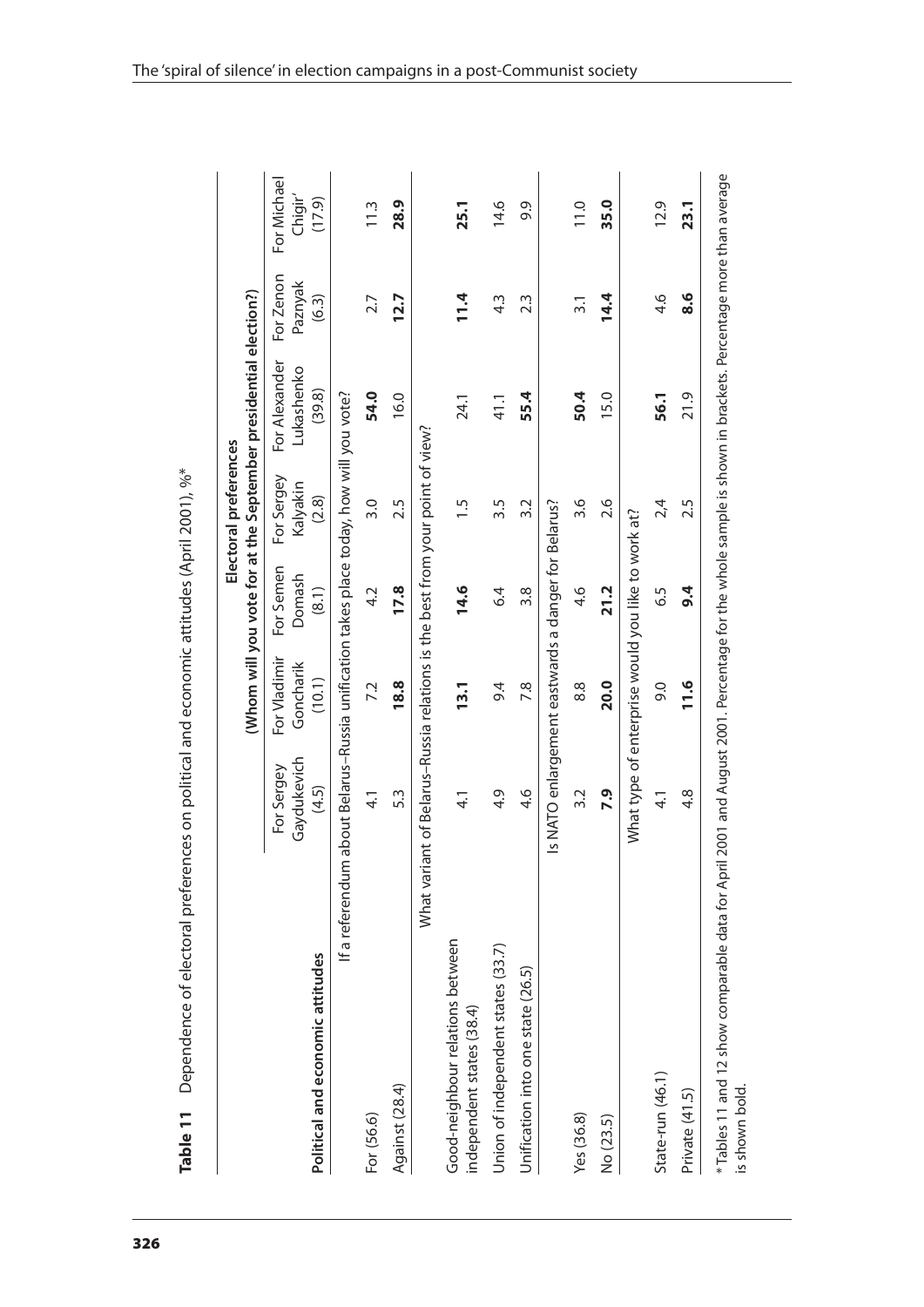As one can see from Table 12, in August 2001 when the pre-electoral indoctrination of the population by the state-run media reached its maximum, the pattern of correlation between the electoral preferences and political/economic attitudes of voters remained almost the same. This means that state propaganda is not all-powerful, but it could influence, including via the 'spiral of silence' mechanism, those people who had attitudes and ideas close to Alexander Lukashenko's (i.e. his potential electorate was consolidating), as well as some people who had attitudes and ideas 'intermediate' between presidential and opposition electorates. Meanwhile, neither the massive influence of the state-run media nor the 'fear factor' significantly affected respondents who had attitudes and ideas alternative to those of the president. As in April, they demonstrated a quite moderate tendency to vote in favour of Lukashenko, and a more definite tendency to vote in favour of his opponents. *The major problem is that the latter were in the minority both in April and August (and, unfortunately, remained the minority during all 15 years of Lukashenko's rule).*

In our opinion, these arguments prove that the changes in electoral support to the authorities in Belarus during election campaigns can't be explained only by a dictatorial character of the Belarusian regime and its tough control over the mass media, as well as by the 'fear factor' in mass consciousness. Namely, the 'spiral of silence' reveals a latent mechanism of this process.

We should also stress that the IISEPS has (inside and outside the country) the strong image of an institution affiliated neither with the Belarusian authorities nor with the opposition, which is why the respondents did not perceive the pollsters themselves as pro- or anti-government, and the polling could not have a significant effect on their honesty.

Thus, our major hypothesis is proven: in the authoritarian society authorities use the mass media as an instrument of political control – and primarily the control of public opinion, especially during important political campaigns (e.g. elections and referenda). Under these circumstances the 'spiral of silence' becomes a mechanism not just of political communication, but a mechanism of insuring such control.

Moreover, post-Communist society has an 'additional precondition' for the effectiveness of this mechanism: in opposition to democratic societies (in both developed and developing countries in Latin America, the Middle East, Asia and Africa), people in post-Communist societies have a much weaker cultural and psychological heritage of resistance to pressure from the majority, and the state as its major representative. The principles of individualism and diversity dominant in Western societies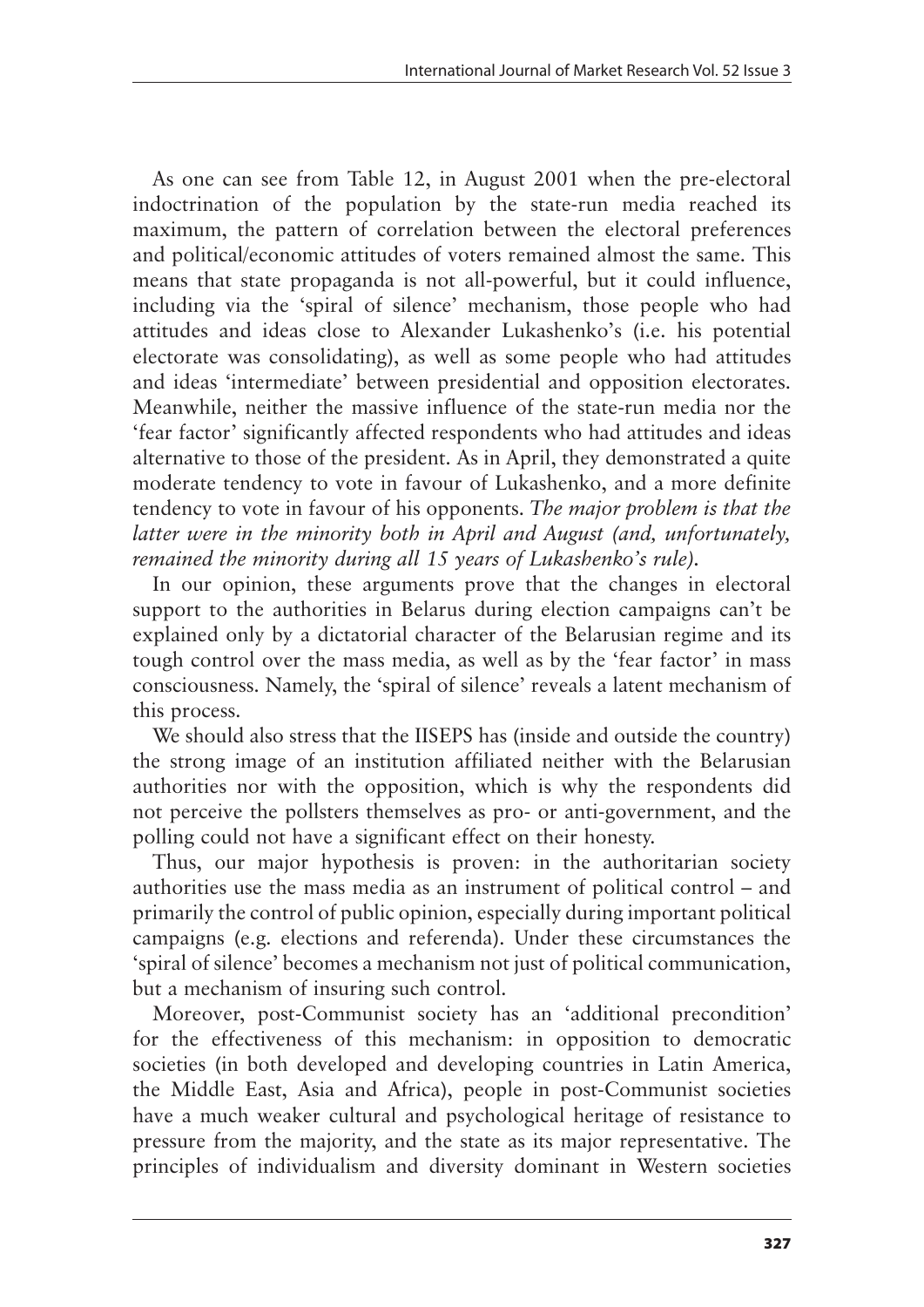|                                                                                        |                  |                  | Electoral preferences |                                                                  |         |
|----------------------------------------------------------------------------------------|------------------|------------------|-----------------------|------------------------------------------------------------------|---------|
|                                                                                        |                  |                  |                       | (Whom will you vote for at the September presidential election?) |         |
|                                                                                        | For Sergey       | For Vladimir     | For Semen             | For Alexander                                                    | Other   |
|                                                                                        | Gaydukevich      | Goncharik        | Domash                | Lukashenko                                                       | options |
| Political and economic attitudes                                                       | (4.1)            | (11.4)           | (12.1)                | (47.4)                                                           | (25.0)  |
| If a referendum about Belarus-Russia unification takes place today, how will you vote? |                  |                  |                       |                                                                  |         |
| For (57.4)                                                                             | 2.3              | 7.3              | 8.0                   | 62.9                                                             | 19.5    |
| Against (20.9)                                                                         | 7.5              | 23.6             | 23.9                  | 20.4                                                             | 24.6    |
| What variant of Belarus-Russia relations is the best from your point of view?          |                  |                  |                       |                                                                  |         |
| Good-neighbour relations between independent states (36.4%)                            | ი<br>ბ           | $\frac{8}{2}$    | 20.7                  | 32.2                                                             | 27.4    |
| Union of independent states (41.4)                                                     | $3.\overline{3}$ | 12.2             | 9.9                   | 46.9                                                             | 27.7    |
| (5.02)<br>Unification into one state (                                                 | 2.6              | $\overline{61}$  | 3.2                   | 73.3                                                             | 14.8    |
| What future for Belarus do you consider best?                                          |                  |                  |                       |                                                                  |         |
| Join the EU (18.2)                                                                     | $\ddot{6}$       | 19.2             | 29.3                  | 14.1                                                             | 31.2    |
| union (40.1)<br>Strengthen Belarus-Russia                                              | 2.5              | 7.9              | 7.9                   | 59.4                                                             | 22.3    |
| Integrate with Russia (16.2)                                                           | $\frac{6}{1}$    | 5.3              | $\overline{4}$        | 75.6                                                             | 13.4    |
| Remain independent neutral state (14.6)                                                | 8.6              | 22.5             | 16.2                  | 27.5                                                             | 25.2    |
| What type of enterprise would you like to work at?                                     |                  |                  |                       |                                                                  |         |
| State-run (47.3)                                                                       | 2.8              | $\overline{7.1}$ | 7.0                   | 67.0                                                             | 16.2    |
| Private (38.5)                                                                         | <b>6.5</b>       | 18.0             | 19.2                  | 23.8                                                             | 32.4    |
| What type of economy would you prefer for Belarus?                                     |                  |                  |                       |                                                                  |         |
| Market economy with minor state regulations (33.3)                                     | 5.5              | 23.3             | 22.1                  | 23.3                                                             | 25.7    |
| Market economy with significant state regulations (24.3)                               | 3.3              | 9.8              | 7.3                   | 60.2                                                             | 19.5    |
| Planned economy (18.2)                                                                 | 2.9              | $\overline{4}$   | 8.7                   | 68.6                                                             |         |
| What type of ownership is more effective?                                              |                  |                  |                       |                                                                  |         |
| Private (44.7)                                                                         | 5.7              | 20.2             | 19.6                  | 24.9                                                             | 29.6    |
| State (40.8)                                                                           | 2.7              | 4.8              | 5.5                   | 72.4                                                             | 14.6    |

Table 12 Dependence of electoral preferences on political and economic attitudes (August 2001), %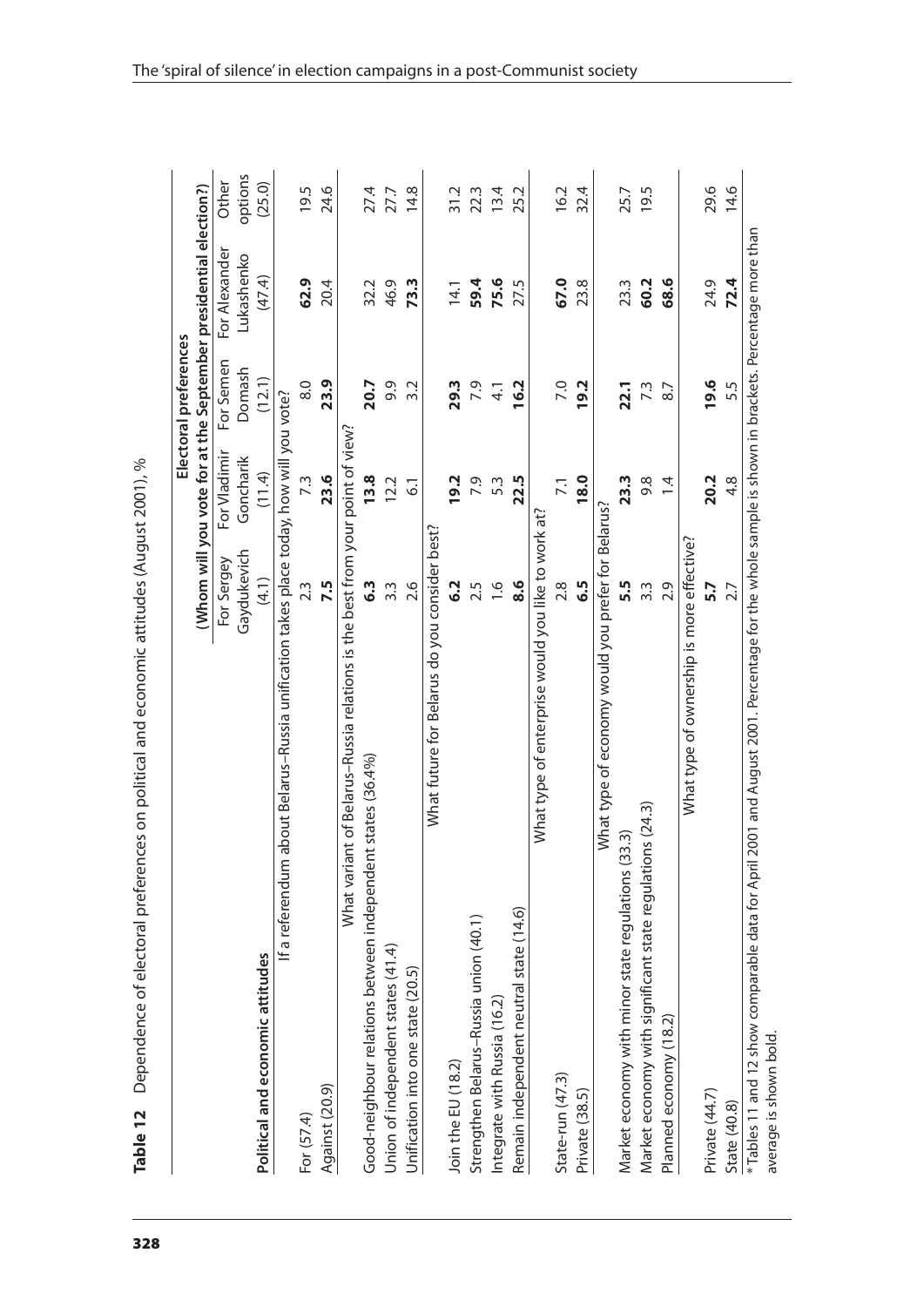significantly reduce the effect of the 'spiral of silence', while the principles of collectivism and unity still dominant in post-Communist societies significantly strengthen it (when in non-post-Communist countries, like in Venezuela under President Hugo Chavez's rule, developments look the same, they have the opposite origins, and are grounded not on the majority but on the minority) (Manaev 1996). Thus, 27% of Belarusian respondents in 2001 believed that 'it is impermissible that citizens disagreeing with the authorities would publicly criticise the president and the government'; 21.2% believed that 'activities of people or groups which I disagree with should be forbidden'; 47.1% believed that it is 'possible' or 'sometimes possible to ignore laws if they hinder my activity'; 18.2% 'completely' or 'mostly' agreed that 'for introducing order and discipline political and civil rights should be limited'; 30.2% preferred 'strong hand' to 'democracy as better government'.

This means that institutional changes in post-Communist societies (including the introduction of free media and the rule of law) are not enough for real democratic transformations without parallel socialcultural changes (Jakubowicz 2007). And, as the cases of Belarus, Russia and other post-Communist countries demonstrate, these transformations take time (probably, at least a generation).

#### Acknoledgement

We would like to thank Dr. Yuri Drakokhrust for his very important comments and suggestions on an earlier version of this article.

#### References

- Bykovski, P. (2006) Mass media. In: O. Manaev (ed.) *Presidential Elections in Belarus: From Limited Democracy to Unlimited Authoritarianism (1994–2006)*. Novosibirsk: Vodoley.
- Dmitrieva, N. (2001) Numbers is a very important argument. Sovetskaya Belorussiya, 29 August. Available at http://sb.by/post/8441.
- Feduta, A. (2003) *Lukashenko: Political Biography*. Moscow: Referendum.
- Jakubowicz, K. (2006) Oleg Manaev: the 'civil (society) constructor' soldiers on. *Political Communication*, **23**, 4, pp. 379–385.
- Jakubowicz, K. (2007) *Rude Awakening. Social and Media Change in Central and Eastern Europe*. Cresskill, NJ: Hampton Press.
- Manaev, O. (1996) Media autonomy and the state in transitional society: diversity vs unity. *Communicatio*, **22**, 1, pp. 27–51.
- Manaev, O. (2006) *Presidential Elections in Belarus: From Limited Democracy to Unlimited Authoritarianism (1994–2006)*. Novosibirsk: Vodoley.
- Rosenberry, J. & Vicker, L.A. (2009) *Applied Mass Communication*. Pearson Education.